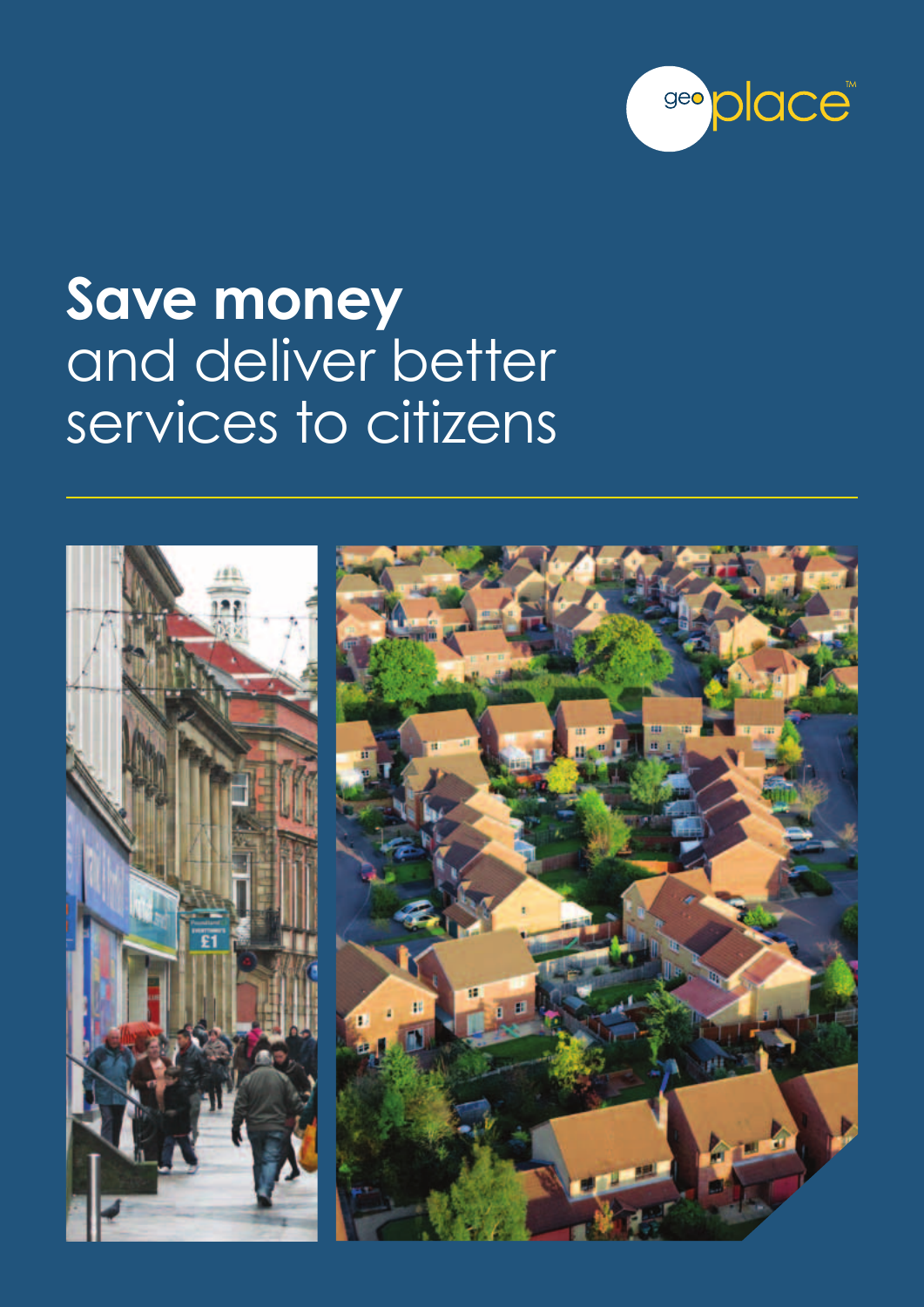### **Benefits of local address data to a local authority**

Local authorities deliver over 700 different services ranging from adult care to leisure to waste to regulatory and planning services. These services do not exist in isolation; customers expect coherence between them.

Many local authorities provide this single corporate view through the use of their LLPG. The LLPG provides the accurate master list of all addresses and properties in the authority and also offers a key link by providing a single property or address identifier. In real terms this means each property has a unique code which is invaluable for accurate service delivery.

Through uploading your LLPG to the national hub, the process goes further by exchanging this location based data with other public sector bodies through the sharing mechanism of the Public Sector Mapping Agreement

(PSMA). All member of the PSMA are eligible to receive address information through the AddressBase™ range of projects made available by Ordnance Survey. In this way, information at a national level underpins the delivery of the wide range of public services beyond council boundaries.

At a time when finances are tight and the pressure is on to maintain services. A corporate master list of addresses, including records for properties without a postal address, saves money and provides the bedrock for delivering a wide range of efficient services to your customers.

### **Your local authority's LLPG enables you to:**

- save money
- deliver better services
- 
- reduce waste and duplication
- enabling evidence based
- making better use of location based intelligence to transform service delivery
- work with partners
- comply with legislation.

**Key to this is your LLPG custodian, who is crucial to the onward management of your LLPG.**

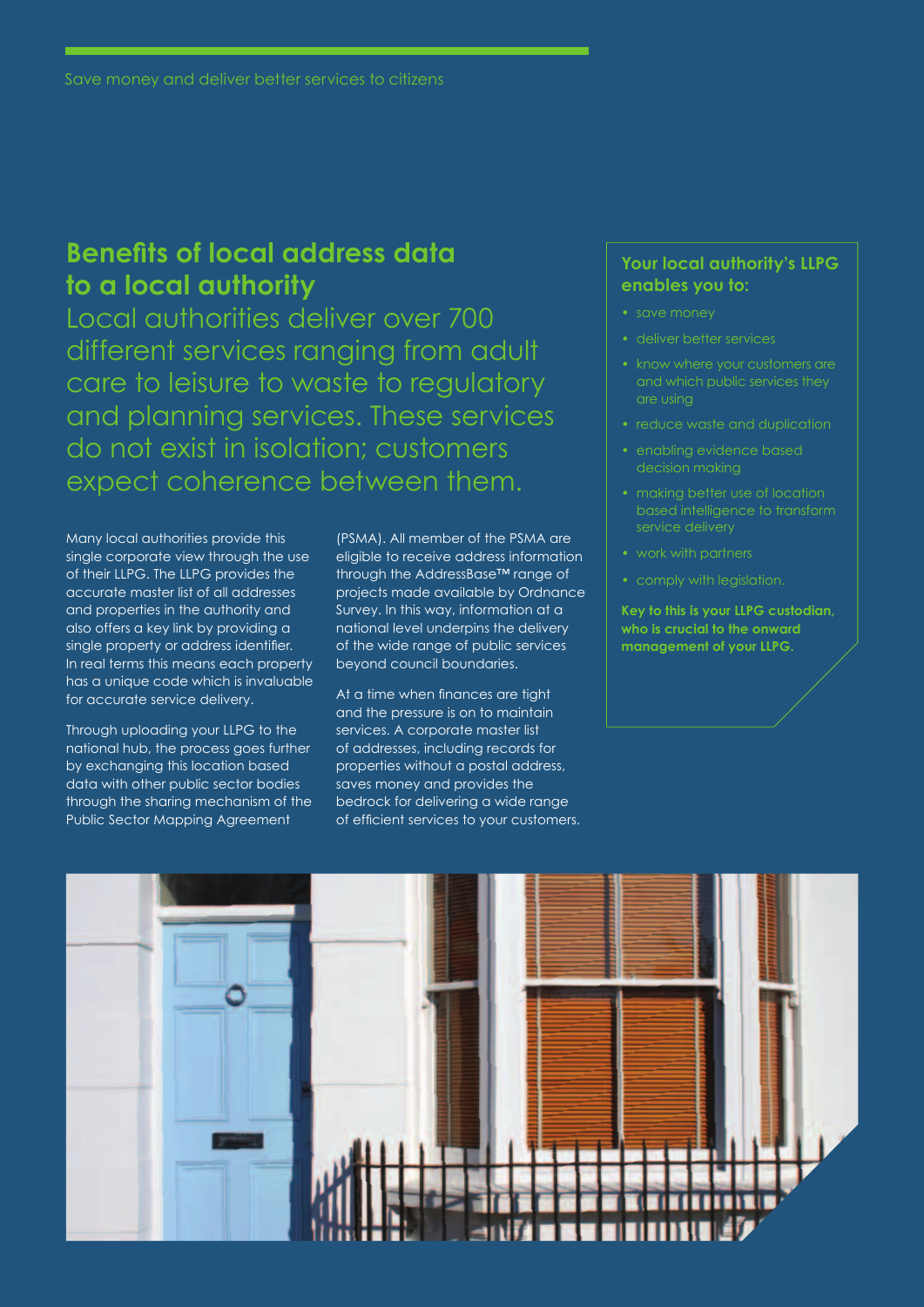### **Save money**

The use of LLPGs has already brought efficiency savings of £54 million per annum to local authorities with a proposed productivity increase of up to £24 million.<sup>1</sup>

**There are many examples where councils have made real savings through proper use of their LLPG. One sure way of realising these benefits is to integrate the LLPG corporately throughout your council's systems. In this way, each system will be kept up to date at the same time, errors quickly fixed and the connections to every service function will provide easier and quicker communication between those departments.**

**Improvements in data quality and currency help achieve savings by offering onward efficiencies in all location based activities within local authorities.**

### **Case studies:**

- Barnsley Metropolitan Borough Council took the LLPG off the desktop and made it widely available across the organisation, leading to significant savings in a number of areas:
	- waste management: key component of wholesale service transformation programme:
		- implementation of new database linked to CRM enabled transfer of call handling from back office saving approximately £40,000
		- addition of e-forms for service requests resulted in 25% channel shift in three months – estimated saving £9,745
		- the route optimisation for waste collection projected to save £1 million over 4 years
- benefits and taxation: £21,145 recovered and £26,625 annual increase in revenue (and rising)
- de-duplication of data entry resulted in staff savings valued at **£12,300** in first year (on-going)
- 'incidental' benefits calculated at a combined £9300 in first year.
- London Borough of Harrow has used its LLPG to underpin a waste management project which will deliver £3.2m savings over 10 years as well as reducing the amount of waste going to landfill by 18.8%
- Reigate and Banstead Borough Council has made savings of £137,000 per annum against a projected year on year growth in costs and a one off capital expense saving of £135,000 by using its LLPG as the foundation of a rationalised waste and recycling service
- Northumberland County Council used its LLPG to underpin the implementation of a new garden waste system
	- before the new garden waste service was introduced there were approximately 20,000 customers. 63% paid by cheque at a high cost to per transaction. The project halved the cheque payers as customers could pay online which meant savings of approximately £50,000 in the first year alone
	- the optimisation of the residual and recycling service as part of this overall project will produce savings on fuel of £202,000 per year. There are plans to reduce the vehicle fleet size by two lorries at a purchase price saving of £100,000 each as well as on-going maintenance costs.
- East Riding of Yorkshire Council through analyzing and rationalising its home to school transport has made an initial saving of £315,000 pa, which will rise as the remaining schools undergo the re-routing and re-tendering process. The savings are now over £1 million
- Plymouth City Council identified savings of around £150,000 pa simply by avoiding the duplication of addresses
- Huntingdonshire District Council increased tax receipts by around £180,000 pa through the elimination of unbilled Council tax and Non-Domestic Rates
- A consortium of Welsh authorities have generated £500,000 of additional revenue through address management in a collaborative pilot project facilitated by Welsh Government and led by Newport City Council and Cardiff City Council. Through linking electoral registration, revenue and benefits and other systems significant additional revenue has been identified by making the process more efficient, reducing errors, detecting potential avoidance and fraud. It has now been extended across Wales.
- Through data matching work between the local address data and council tax and business rates records the team at Leeds City Council have discovered £92,826 additional annual revenue.
- Improved data sharing between the local address and council tax teams at Salford City Council to ensure residents pay the appropriate council tax revenues and receive the services they require has led to outstanding queries being reduced by 43% over a 5 month period.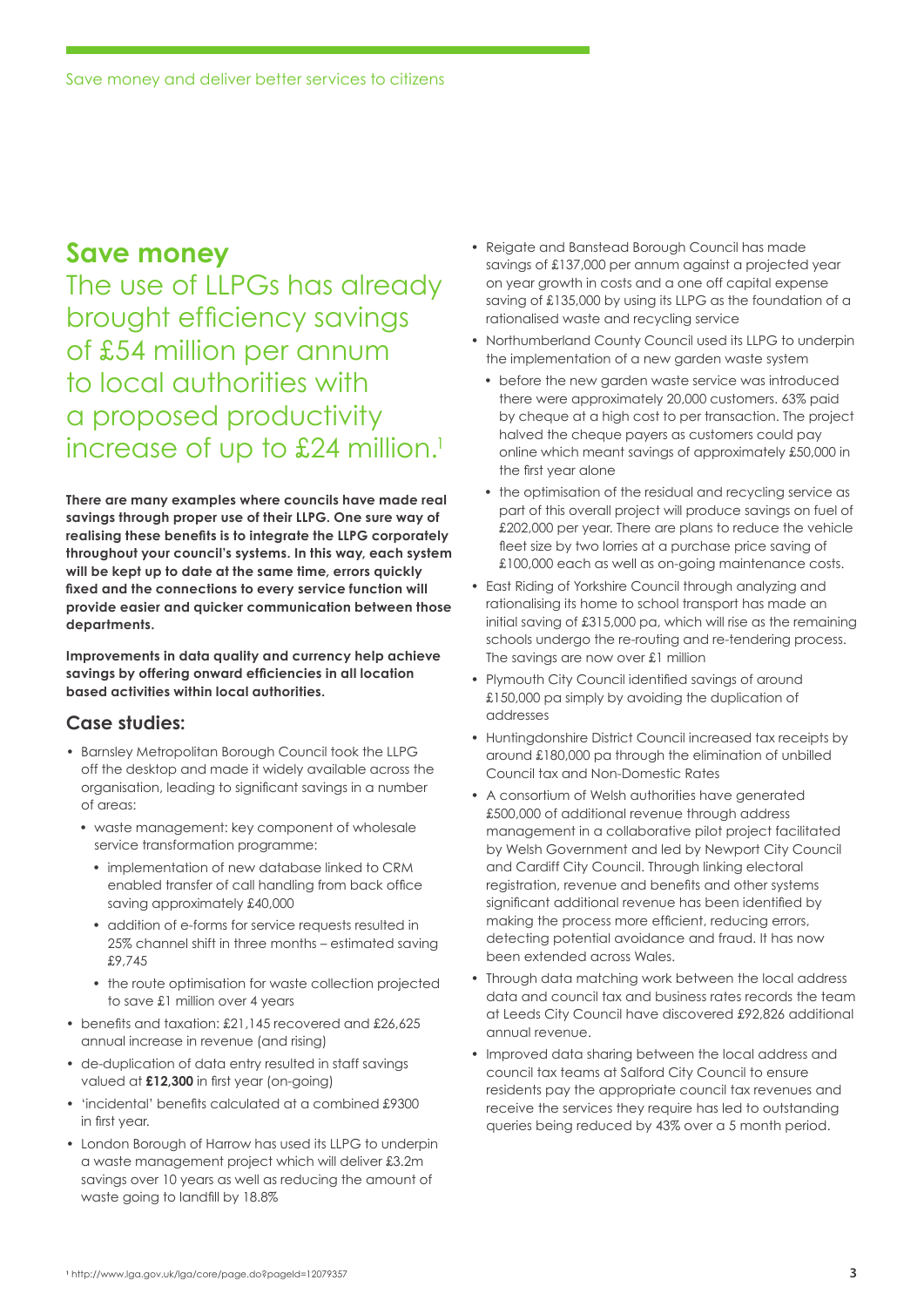### **Deliver better services**

An accurate record of the location of all land, property and streets is a business critical resource within a local authority.

### **Case study**

London Borough of Newham

Newham Council's Borough Wide Private Rented Property Licensing scheme was initiated to tackle negative issues that occur due to poorly managed privately rented accommodation, and also to streamline the licence application process using automated systems and LLPG and NLPG address data, leading to improved service levels and efficiency savings.

The LLPG is at the core of this project and is the key component to the successful delivery of the scheme. The project also incorporates the NLPG to process applications from landlords who operate in Newham but live outside of the borough. Newham Council are the first local authority in England to exercise legislative powers available under the Housing Act 2004 to introduce compulsory licensing of all private rented accommodation across the borough.

Not only does this project showcase a real world benefit of an accurate LLPG it also shows how a streamlined process delivers real efficiency savings as well as joining up services across the council. This scheme also aims to make a real difference to residents of the borough in terms of improved living standards for private tenants but also community based improvements to peoples living environments and local area.



**But why? At first glance, the LLPG could be perceived as a technical issue, nestled away in one specific service function. However, a corporately recognised LLPG actually underpins and provides the basis for the majority of day to day service delivery throughout and between local government.**

Every service area provided by local authorities has to be able to locate public and business needs properly. Whether the council function is managing refuse collection and disposal, or providing support for those citizens in need, or collecting council tax, over 80% of council functions occur at a specific location. An accurate record of location, provided by the LLPG therefore enables the delivery of effective joined up services and also facilitates the coordination of these activities between partners.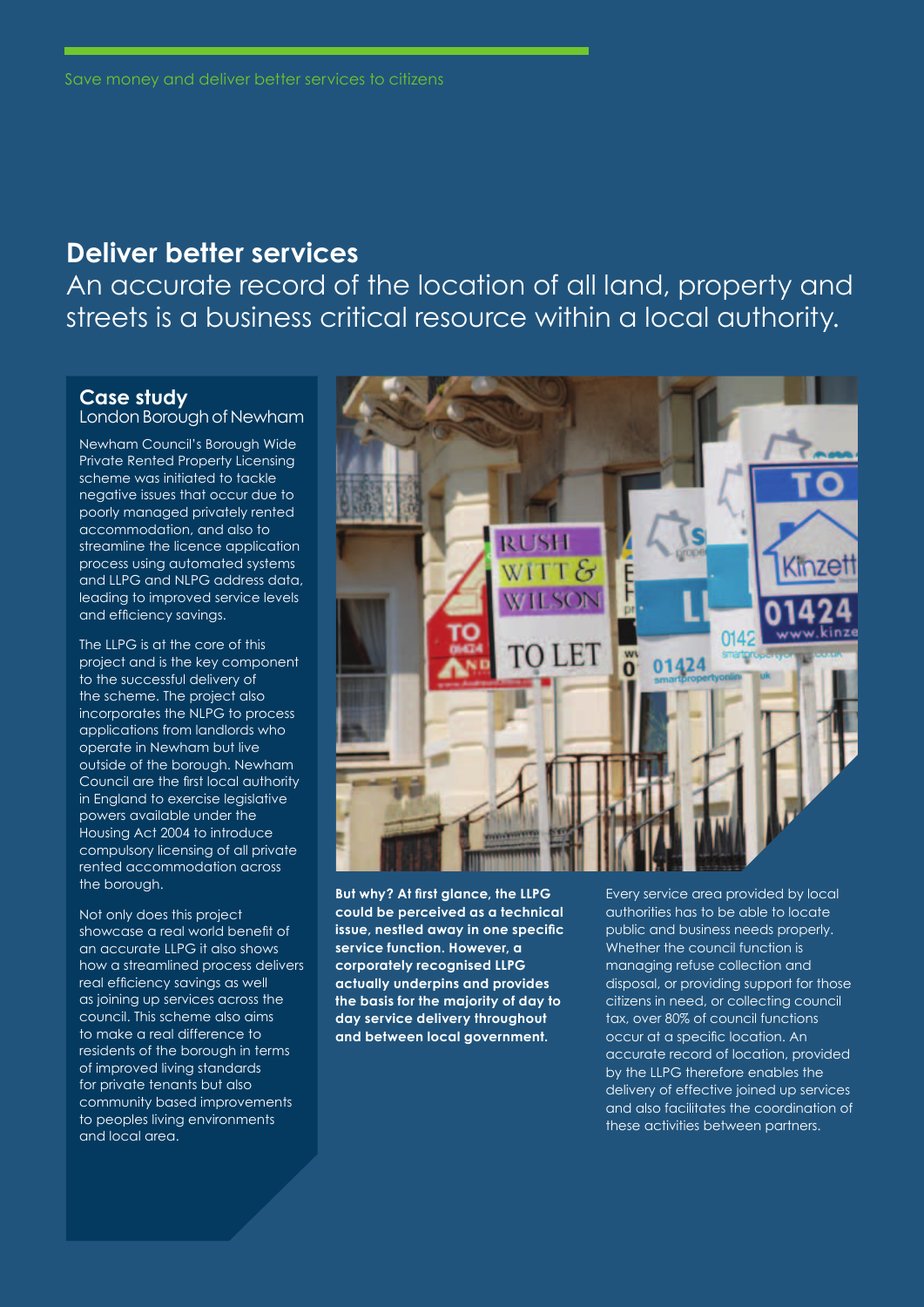# **Know where your customers are and which public services they are using**

Everything happens somewhere. Operationally local authorities deliver a greater number and more varied services to their citizens than any other part of the public sector.

**All these services are provided to people at a location – normally an address. Instead of running over 700 separate address databases behind the delivery of all these services and initiatives across a council, all being updated at different times, by different people and to different levels of quality, the LLPG acts as one corporately recognised connecting master address database. Specific business information from these** 

#### **respective services and initiatives can also be attached to the correct master address.**

This information is kept as accurate and up to date as possible both within the authority and at the AddressBase range of products which also provides the information out to public sector partners in your region.



### **Case study** Nottingham City Council

A review of the operations within Nottingham City Council's Address Management Team (AMT) highlighted that a considerable amount of staff time was being absorbed in maintaining address and cross reference data held in Business Rates, VOA (Valuation Office Agency) systems and the LLPG.

Subsequently, a project was established to analyse the relevant processes, identify waste and ensure consistency in addressing across agencies.

The project confirmed four major areas of waste, all as a result of the introduction of incorrect/ inconsistent addressing at the start of the process. Additionally, consultation suggested the legality of Rates collection enforcement was being

Consequently, a web-based tool was developed which enables frontline staff to interrogate the LLPG to find approved addresses and, if necessary, the reporting of properties for consideration by the AMT. The freedom offered fundamental to this process.

The project achieved:

- £20K worth of direct savings;
- £20K of indirect savings;
- an improvement in, and extension of, service support to frontline staff.

The project succeeded by harnessing the skills and commitment of all those involved in Business Rates, both the Council and the VOA.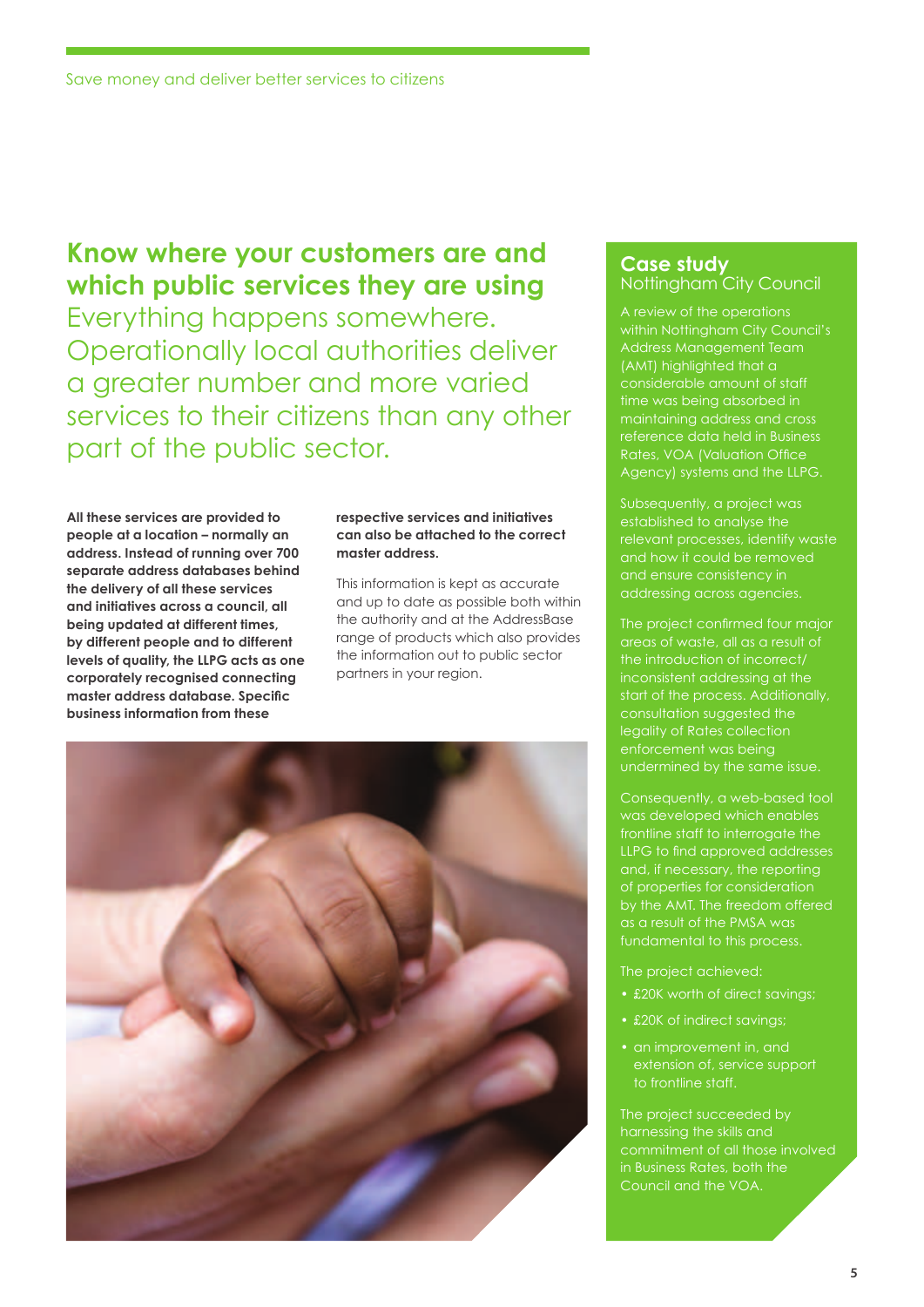

# **Reduce waste and duplication across the public sector**

Without a corporate LLPG, across a local authority a single property address may have many different variants in numerous databases and so be referred to in many different ways.

**Maintaining one corporately recognised master address list in the form of the LLPG and sharing it with other services benefits the local authority as the LLPG provides the reference for all property records and transactions throughout the local authority.** 

Increasingly, local authorities are realising significant savings, increased service efficiencies and have made important improvements in customer care by re-engineering their business

processes by consolidating address information that is key to delivery in all service areas.

The benefits of using the Unique Property Reference Number (UPRN) within the LLPG as a 'golden thread' linking together many disparate datasets can be extended to other public sector partners in your area, providing local benefits across the region.

### **Case study** The Total Place asset mapping project

A partnership of: Bristol City; South Gloucestershire; Bath and North East Somerset; North Somerset Services; Ambulance Emergency the NHS in the greater Bristol area won the funding to enable public and property assets in a smarter, cost effective way.

All asset and property information that would be freely available under Freedom of Information has been plotted onto a single GIS layer and is available for all public sector and voluntary groups to view. In addition, some asset be publicly available is accessed through a secure web application for use by asset managers only. This enables asset managers to record potential surplus assets and record their requirements in particular locations.

The aim of the project was to achieve better use of public sector assets across the sub-region to develop a new model of asset planning to deliver sustainable improvement and savings over time and to enable re-investment in services and assets using savings identified.

The LLPG was used to provide a reference to the partners' disparate asset data. To be able to show data from 13 different organisations in one dataset has been an incredible achievement and couldn't have been done without some common referencing system especially as this is intended to be a snap shot in time.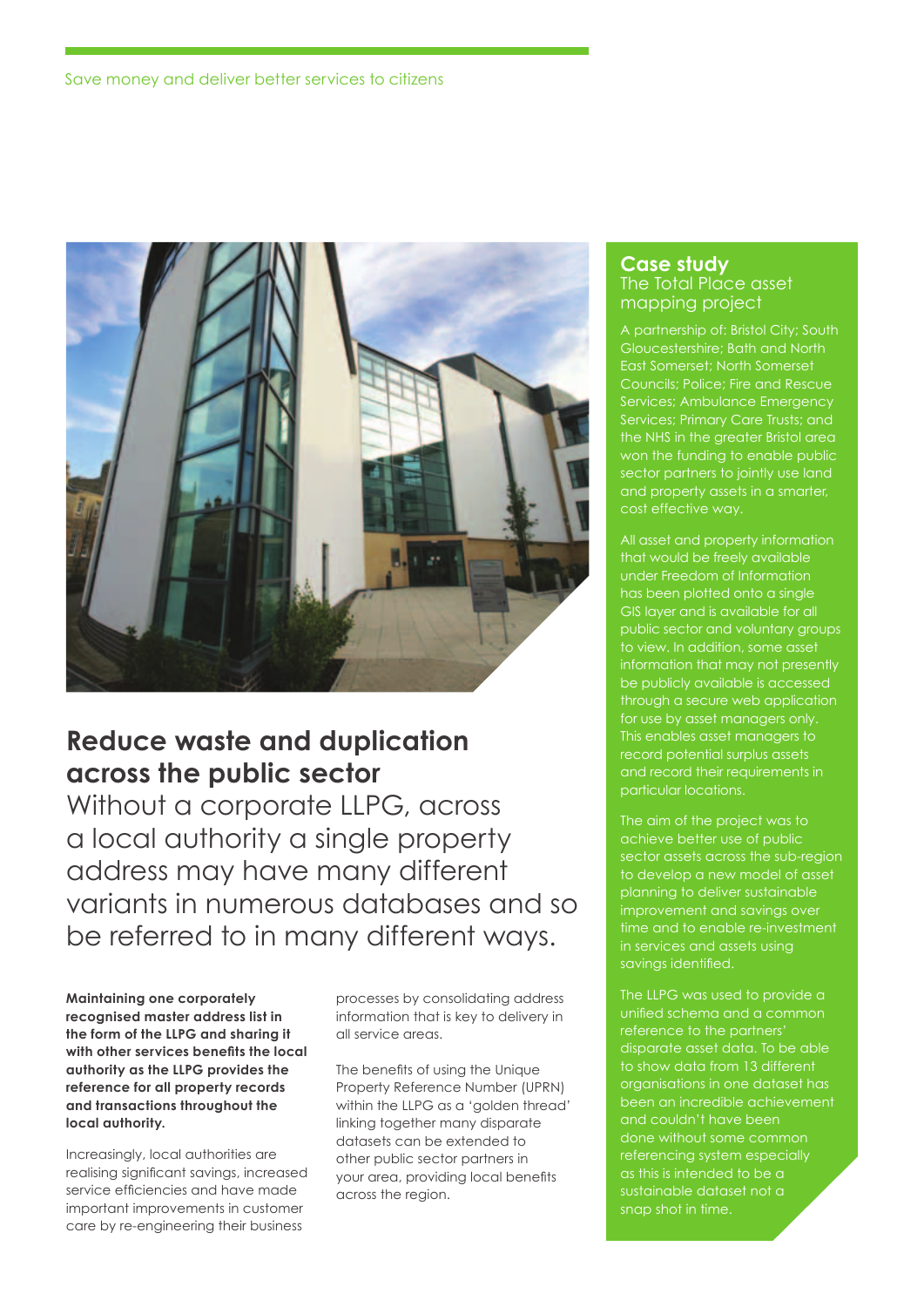# **Enabling evidence based decision making**  Finding a common language even between service functions within a local authority can be challenging.

**This common language can often be found through the use of consistent location information, and also through more precise information about properties and land parcels. This is often vital when developing local plans between service functions, such as risk planning; service provision planning or policy development.**

The use of the LLPG can prove vital in providing this common, accurate language of place. This can aid communication and the sharing of plans between departments as well as within them. This in turn frees up time and resources to make plans and decisions based on an accurate set of evidence about the local area.

### **Case study** Warrington Borough Council

In recent years Warrington has prospered and is recognised as one of the fastest growing economies in the country. However gains in prosperity and quality of life have not been distributed equally and as the town has thrived as a whole, the inequality gap has increased. The Closing the Gap project aims to tackle this.

The Closing the Gap project focuses on improving the quality of lives of some of the most deprived citizens in Warrington. The project informs policy-making decisions as to how partners work together to deliver tailored services for citizens living in these areas.

The LLPG was used with social marketing data to highlight the borough's most vulnerable and hard to reach areas. The Closing the Gap project provided the impetus and opportunity to collectively reduce deprivation in the short term, and develop a longer term plan for a more fundamental co-ordinated shift towards person-centred, locality-based services.

Leading with insight and intelligence informed by a robust address database, means that the council understands the needs of its citizens which then shapes what the services it delivers for them look like. The basis and principles proposed by the Closing the Gap framework will influence decision making and make for a more sustainable future for Warrington and its residents.

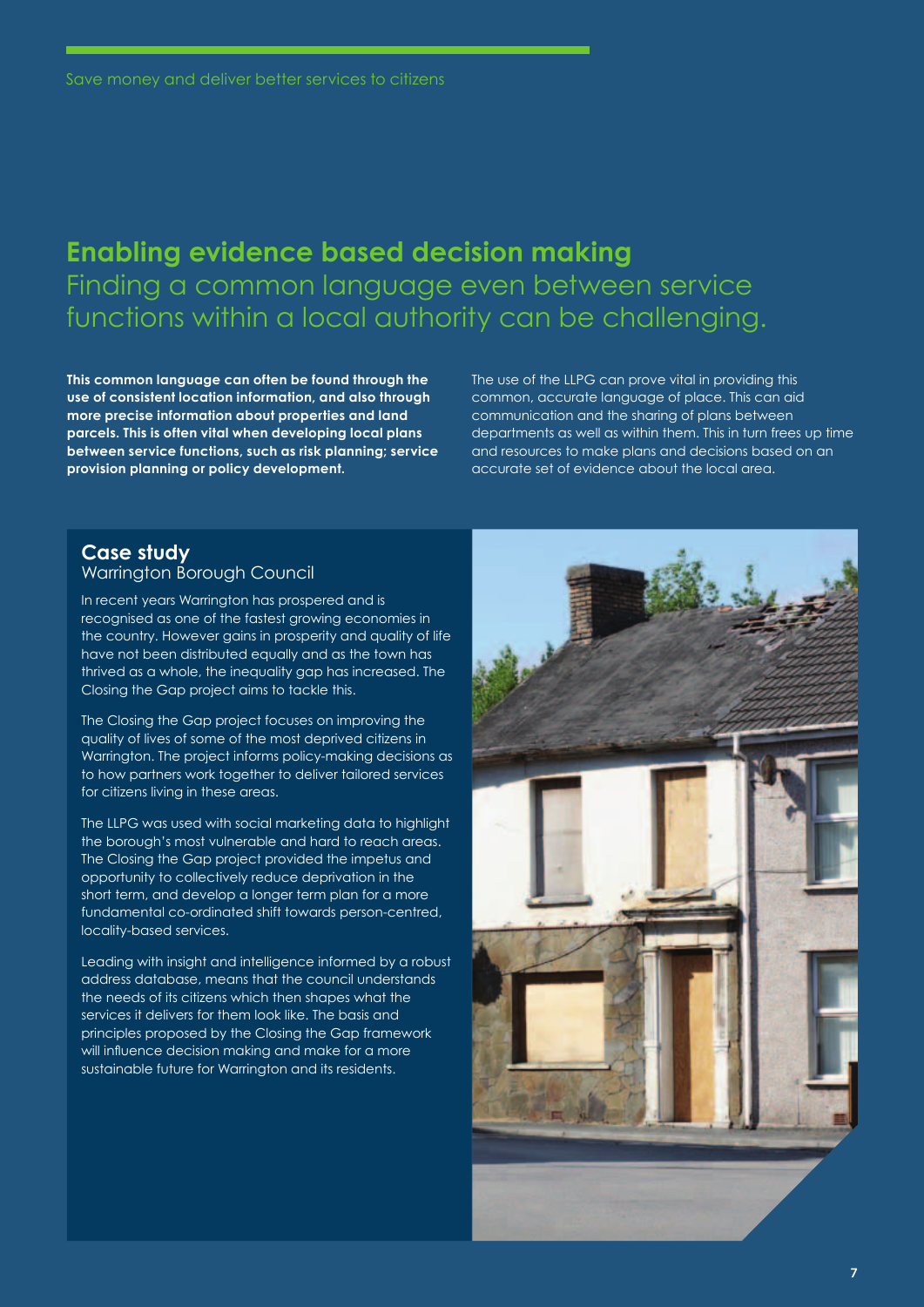# **Make better use of your location based intelligence to transform service delivery**

Where front and back office systems are integrated together, customer experience of accessing council services are improved, and the authority saves money.

**A key way of linking them together is through using a corporately recognised master address list, referenced using the LLPGs' Unique Property Reference Number (UPRN).**

If you think of all of the services and initiatives that councils delivers; for example, council tax, electoral services, business rates, planning, children and adult services, schools, street cleaning, strategic flood risk assessments, building control, parking enforcement … they all contain addresses at the heart of them. By using the same location information to support all these services, you stand not only to link services together through location information but also provide joined up services to your citizens.

### **Case study** London Borough of Harrow

The current challenge local authorities are facing is the need to deliver quality services on reduced budgets, whilst actively meeting residents' needs. Channel migration to the web represents an immense opportunity to save money. Borough wide research facilitated by Experian Customer Insight data highlighting two evident trends: 82% of residents have access to the internet and have a strong desire to transact with the council.

The recently launched MyHarrow Citizen Account has significantly been proven to save money whilst representing a personalised, 24/7 and above all single channel for customers to interact with the council.

Since launching in September 2010, internet based contact with the council has;

• increased to 62% with 4,000 transactions per month alone from MyHarrow Account. In terms of council tax related queries, there has been a 30% reduction in telephone enquiries and a 17% reduction in face-to-face enquiries. As a result, the overall cost per enquiry has decreased by 65%, from £2.33 to just 77p.11% of council tax enquiries now come via the MyHarrow Account

• since the MyHarrow Account has been in operation migration from telephone and mail to the web has generated a saving of **£69,199** – equivalent to 2 FTEs. So far in 2011 unique visitors to the main website site has been 73,774 per month with 4,000 online transactions equating to **£719,088** per month in payments via the website. The projected figure per annum is **£8,629,058** from this channel alone.

MyHarrow Account has already recuperated its circa £150k investment from slashing channel costs and promoting channel shift to the web.

Harrow's LLPG acts as the 'logical glue' between 14 different service areas and allows them to query information cross-service. The use of the LLPG has enabled this 'single view' of council services to be created for the customer which has led to considerable savings by centralising, communicating and presenting relevant information to the resident.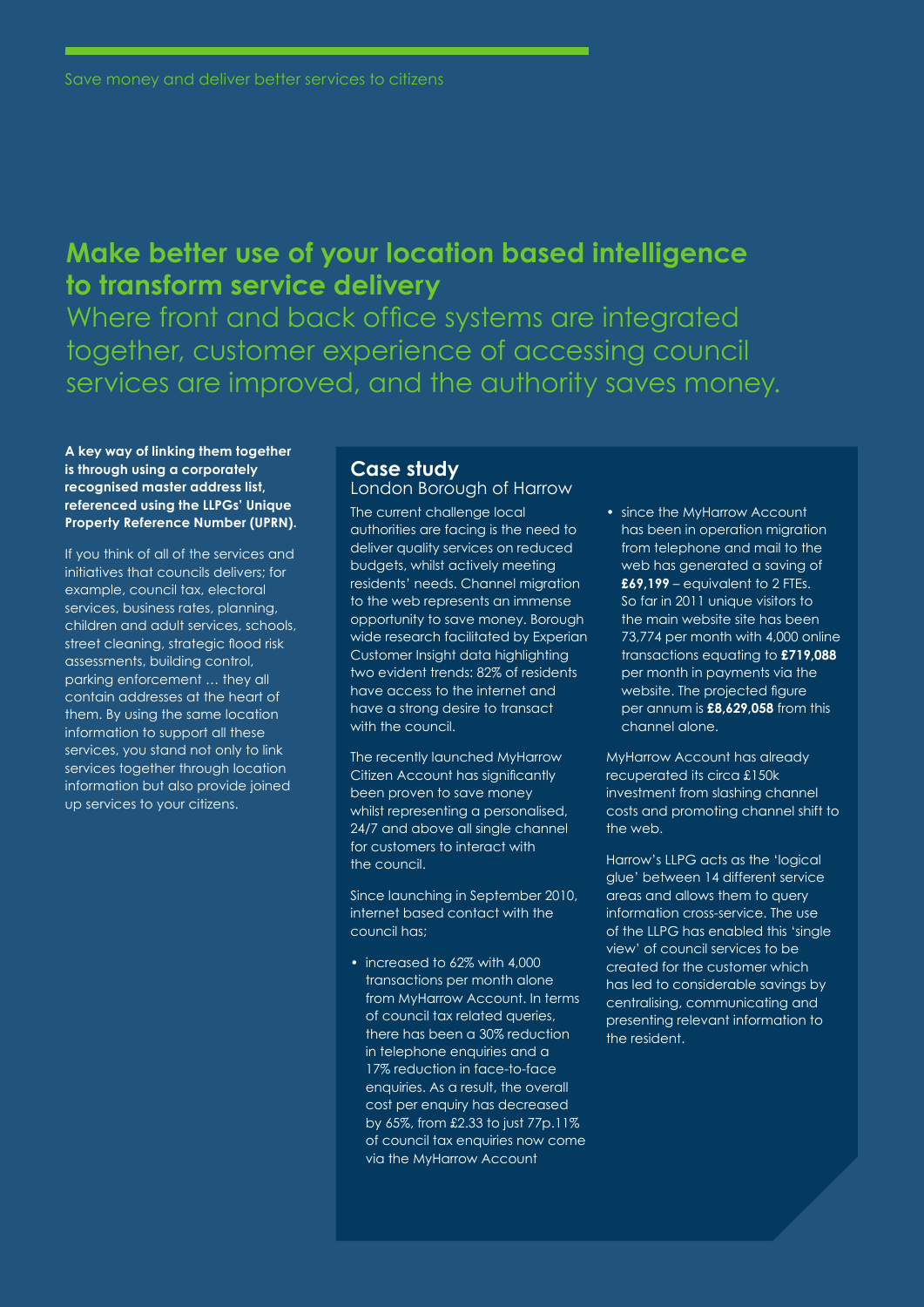

# **Work with partners**  Your authority isn't the only user of your LLPG.

**Under the Public Sector Mapping Agreement (PSMA), local address data is also shared with all other organisations within the public sector in the form of the AddressBase range of products.** 

This means that county councils, police forces, fire and rescue service, national parks and passenger transport executives across England and Wales plus central government, NHS, parish councils and some voluntary bodies have access to the same information. The products are also available to a wider market on a commercial basis also. It is vital therefore that the national gazetteers continue to be a complete and accurate record of land and property across England and Wales.

Supporting the maintenance of the national gazetteers is also of wider importance for service delivery within local partnerships. By supporting a shared service culture, other partners can use and share the same address data. A shared address structure benefits the participating organisations on the one hand as they share consistent data, have access to out of area data and can better control and monitor their service delivery. It also ensures citizens are served better as the same address structure is used for all the transactions which reduces errors, inconsistencies and duplication.

#### **Case study** Merseyside Fire and Rescue Service

Merseyside FRS has improved its through the introduction of the Site Specific Risk Information Project. Strategically this project is meeting the core purpose of making Merseyside a safer, stronger and healthier community.

The project focuses on the management of key risk information, which is address based. It uses and builds upon the LLPG to identify buildings that should be assessed from a commercial perspective to inform its approach to risk management. In doing so this has reduced costs in not having to recollect data, as well as improving the original quality of the dataset through its reuse.

Fire fighters, are presented with LLPG, and they collate further risk directly supports fire fighter safety; location it outlines key hazards, building layout and other information held that assists in their response.

Through the adoption of the LLPG, Merseyside FRS has also been able tion providing a richer understanding of the property and has also supported significantly its overall approach to risk management and the services it provides.

By using the LLPG, a nationally defined standard around address information, Merseyside FRS knows that if further additional information can be shared between other relevant partners that there is a strong likelihood that through the UPRN it can easily combine useful intelligence.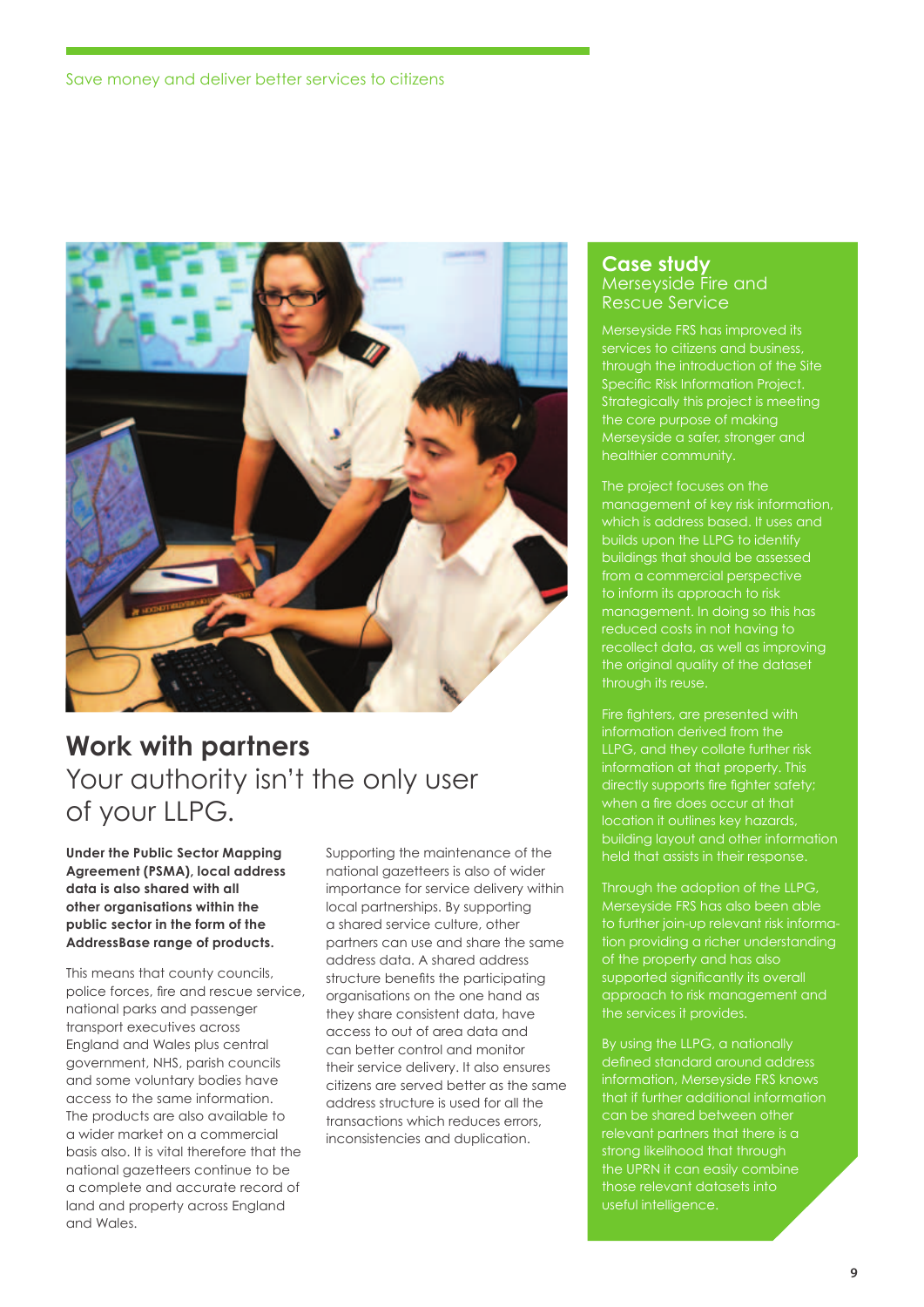# **Comply with legislation**

Property references are created through a statutory requirement that councils name streets and properties. This Street Naming and Numbering information is recorded in the LLPGs and are given a national Unique Property Reference Number (UPRN).

**All local authorities upload their LLPG to a national hub based on agreed standards and processes where they are combined with other data sources to produce a single national access point for the data in the form of the AddressBase range of products.** 

The LLPG provides the mechanism with which your authority can meet several key pieces of legislation, while also benefiting in all the ways previously outlined.

### **Street Naming and Numbering legislation**

Local authorities have statutory responsibility for street naming and property numbering through several different Acts including:

- Town Improvement Clauses Act 1847 (sections 64 and 65) together with section 21 of the Public Health Act Amendment Act 1907
- Public Health Act 1925 (sections 17 to 19).

#### **Inspire Directive**

The European Inspire Directive, which aims to harmonise data sharing across Europe includes an address element. In essence this will require all authorities with a SNN duty to be able to submit address information to any public sector body. Providing local authorities continue to submit their LLPG to the hub, GeoPlace can output the format required by Inspire to enable local government to meet these requirements.



### **Case study** Gedling Borough Council

Gedling undertook an electoral review to consider the number of councillors representing the authority.

recommend ward boundaries that mean each councillor represents approximately the same as it draws up new electoral arrangements, it is also important to have regard to the interests and

Gedling did this by utilising the power of the UPRN which had been added to the electoral registe during the CORE (Co-ordinated On-line Register of Electors) project number of electors at each address, added the X,Y co-ordinates from onto base mapping, and drew

polygons representing new wards to give quick and accurate elector numbers from each drawing of potential new wards.

the Local Government Boundary Commission for England (LGBCE) it gave current & projected electorate figures for Gedling, the projected figures included all housing that is

Gedling was able to give the cross-party working group clearly defined maps showing existing and proposed ward boundaries along proposed new ward.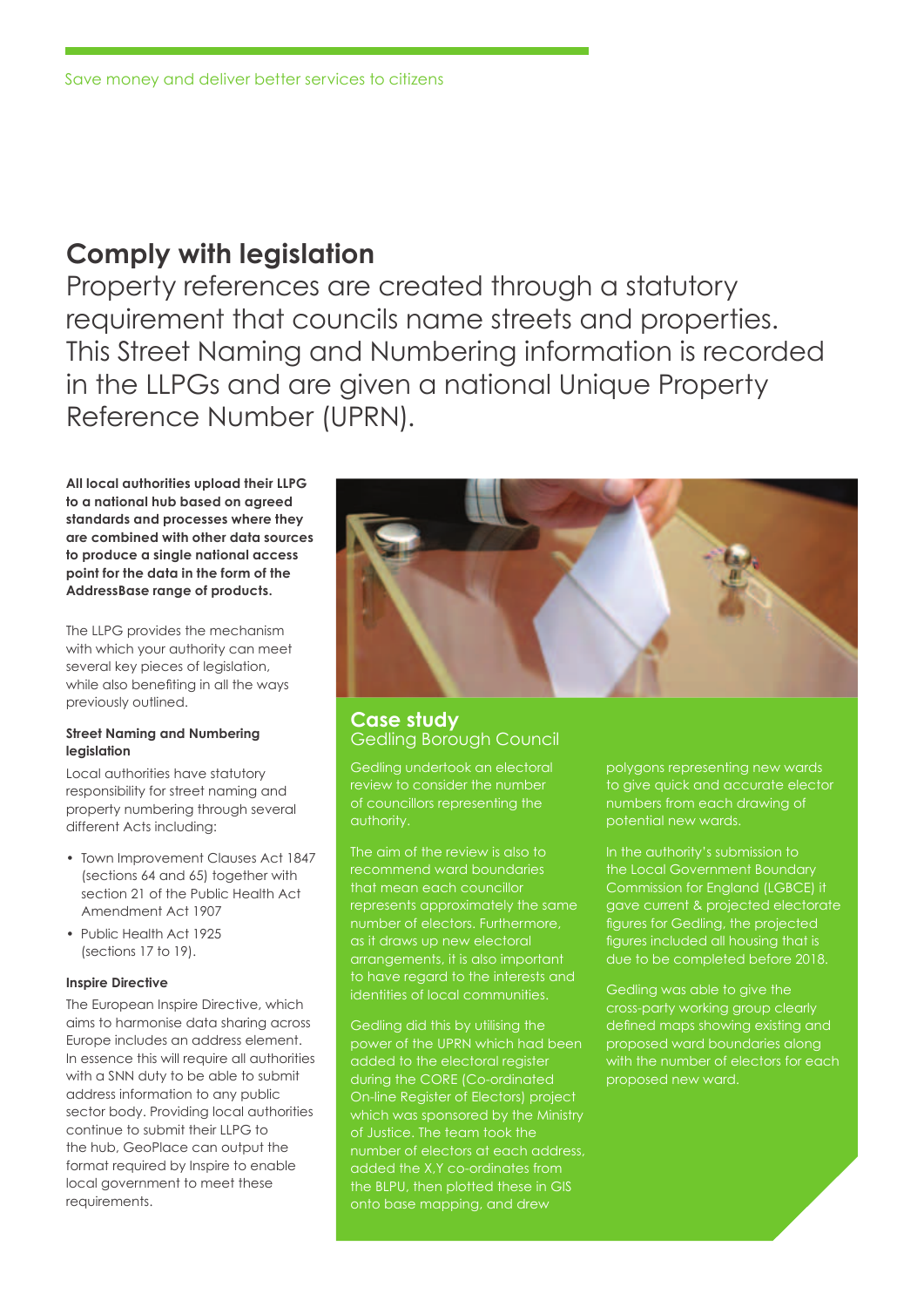# **The importance of your LLPG custodian**

When GeoPlace was set up on 1 April 2011, its key aim was to work with local government and Ordnance Survey to deliver a single definitive address database which could be made available by Ordnance Survey in the AddressBase range of addressing products.



#### **The LLPG Custodian role and function is vital both at a local level but also at a national level.**

The role includes the creation, maintenance upkeep and delivery of all LLPG data, which is a skilled and detailed job. On average depending upon the size of the contributing authority and the number of address objects within the contributing authority area, the Custodian can be expected to process between 30 and over a 200 address objects a day. The smallest gazetteer in England and Wales has at least 60,000 objects recorded, while the largest has over 200,000 addressable objects recorded.

There are over 31million objects in AddressBase of which around 3% are maintained and updated by Ordnance Survey. The range of address data object classifications are not just residential, which represents about 80%, it also includes all commercial, agricultural, industrial, land and many other objects of interest to local and central government, emergency services and other address users associated with the use of Ordnance Survey large scale mapping. A total of 559 address object classifications are included in the AddressBase products of which 459 address object classifications or over 30million objects of address data are the direct responsibility of the LLPG Custodian in terms of the input, maintenance, upkeep and regular delivery to GeoPlace.

The role also involves liaising closely with the Street Naming and Numbering Officer, where they are a different role and also with the Local Street Gazetteer Custodian who in many cases may reside in a different function or council. The function of the LLPG Custodian also includes acting as the point of contact within the contributing authority regarding all types of query concerning the use of address data. The role also involves championing the use of the single source of the data, ideally underpinned by appropriate corporate wide policies, – ensuring contributing authorities gain the best possible value for money from the utilisation of this single definitive source of address data across the council and with its partners.

Examples of this include ensuring different systems are linked and use one definitive address feed, thereby gaining efficiency savings and more effective working. This work is vitally important at a national level because the work that a LLPG Custodian does in creating, maintaining, up keeping and delivering an LLPG then forms part of the nationally significant resource – the AddressBase range of products.